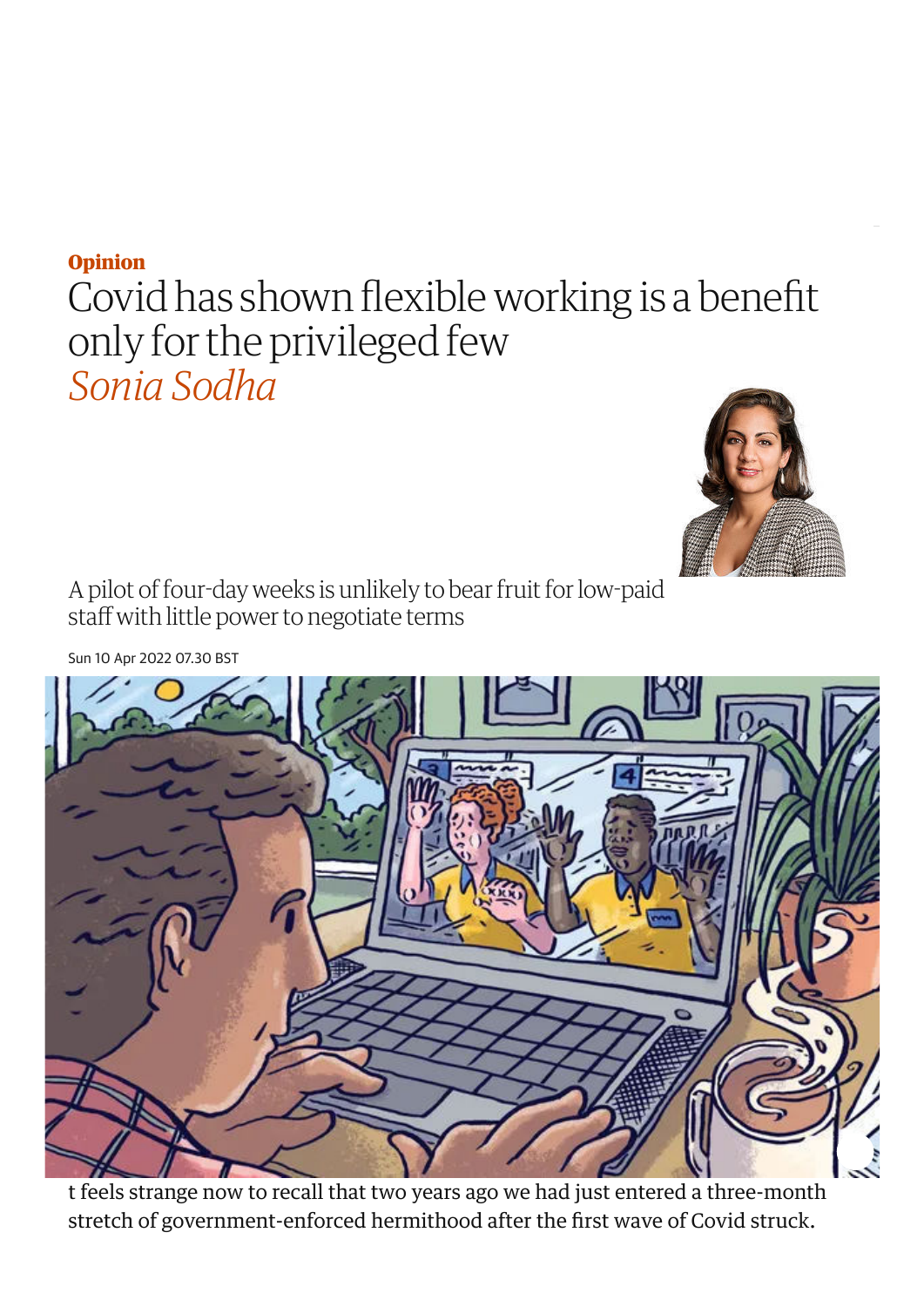Living alone, forbidden from spending time with anyone else, my social life consisted of Saturday nights in front of my laptop doing a virtual pub quiz. It quickly became the new normal, but now I wonder how I ever adjusted.

One of the aspects of lockdown living I would like to reintroduce, though, is working less. As someone who is freelance for part of the week, for a while there was just less work available. And so, having written about the theory of the four-day week, I found myself living it in practice. Lucky enough to afford to take the hit, I discovered I loved having more time to myself - even though there wasn't actually that much to do.

It has made me a more enthusiastic proponent of shorter working hours. So I will watch with interest the results of the world's largest four-day week pilot launched last week. The trial will involve 3,000 workers across 60 British companies, who will be paid the same salary for a shorter working week.

The case for a four-day week starts with the insight that human progress should not just be measured by the accumulation of "stuff", but rather of time. One hundred and fifty years ago, Britons worked on average a 62-hour week, an appalling thought. Who's to say our current conception of full-time work, the five-day week, is right? As technology from the wheel to the widget means societies can produce more and more with the same human input, it seems a no-brainer to think that we should bank some of the gains by enriching our lives with more time spent with people we love on the things we enjoy, rather than more consumer goods.

There are other benefits. Substituting more time over increases in collective wealth will also be better for the environment. And by embedding a more flexible working culture for both men and women, a shorter work week would help reduce the gender-based pay gap (much of which is accounted for by part-time work holding mothers back from progressing in workplaces where working full time is the norm).

The concern, however, is that only some will get to benefit from these changes. Our labour market is riven not just by inequalities of pay but in working conditions, such as the amount of flexibility and autonomy employees are permitted. This was notable during the pandemic. While some of us got to work more flexibly from home, sometimes, admittedly, in less-than-ideal conditions, many others, especially those in lower-paid work, experienced little change in how they worked, having to put their health at risk to continue the daily grind. And now, as many white-collar companies embrace hybrid working, allowing their workers to cut down on commuting, others are stuck paying more for less frequent public transport or having to contend with the rising cost of petrol to get to and from work.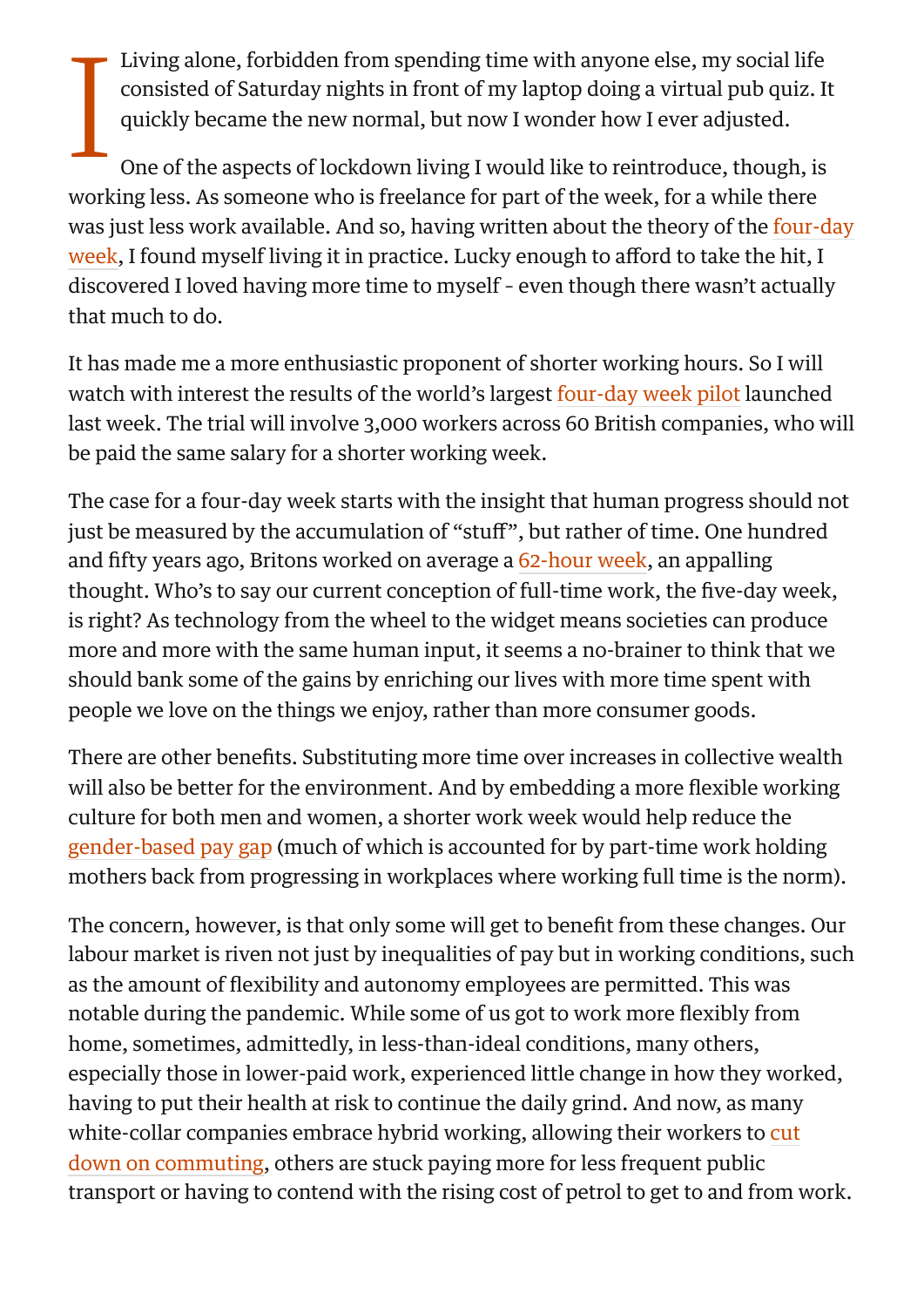While 80% of us would like to reduce our working week, few are in a position to negotiate this without losing pay

The experience of technology has been different, too. Zoom may not be quite the same as sitting in a room with colleagues, but for me it has reduced time spent in unnecessary meetings. In contrast, some workers report they have experienced greater use of surveillance technology since the pandemic, which was already being deployed by companies such as Amazon, which uses it to track worker movements around the warehouse.

Tools such as keystroke and phone call monitoring erode autonomy, privacy and trust between employer and employee.

While 80% of us say we would like to reduce our working week, few are actually in a position to negotiate this with their employers without losing pay. Mass historical reductions in working time have been achieved as a result of collective union bargaining. But today, a fraction of employees are covered by collective bargaining agreements and the typical union member is a middle-income, professional public sector employee, with low-paid private sector workers out in the cold. It is also easy to see how the productivity argument, the idea that people working shorter weeks are more efficient and so can get almost as much done in less time, appeals more to white-collar employers than those in service sectors that depend on intensive human interaction, such as childcare and social care.

So the danger is that better-off workers in a position to demand more from their employees will benefit from innovations in working time, while less affluent workers feel little benefit. That has happened in France, where, despite higher levels of unionisation, managers have disproportionately benefited from measures to reduce working time.

The government, too, seems to be retreating from its manifesto commitment to make flexible working the default. It has picked cheap fights on flexible working as tabloid fodder, with ministers accusing civil servants working from home of laziness and seeming to back an it's-not-work-if-you're-not-at-your-desk culture.

The difficulty is that working time improvements are no different to those in pay. They cost employers money and involve a redistribution of profits from owners to workers. The share of GDP that goes to workers in the form of wages is lower than it was at its peak in the 1970s and average working time hasn't changed much since either.

So the risk of this new trial is that it demonstrates that a move to a shorter working week isn't cost-free and consequently gets ignored by most employers, save those who see this as a way of making themselves more competitive when it comes to